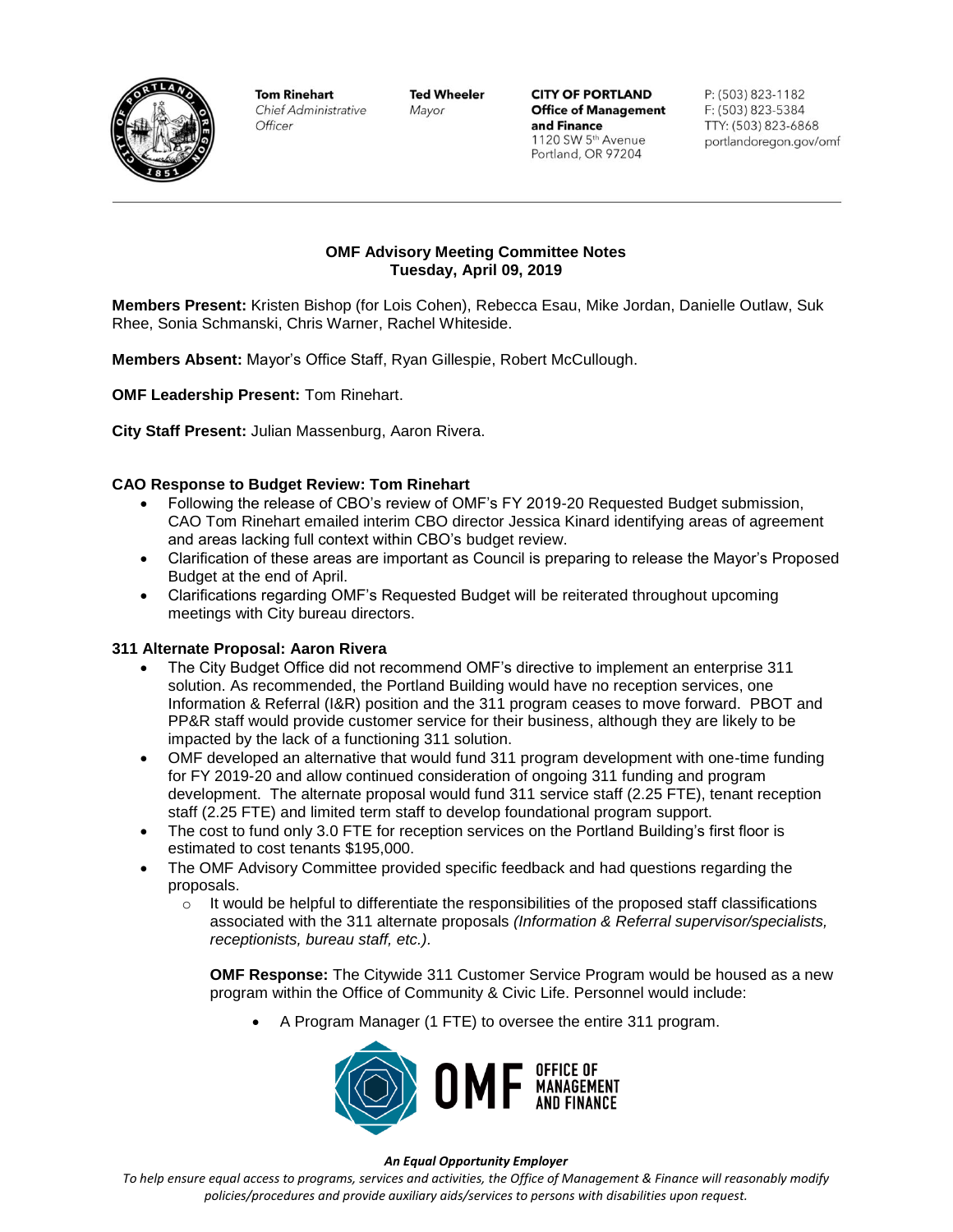- Customer service specialists (2 FTE) to provide direct customer service at the Portland Building Customer Service Desk. This decision package assumes that the existing City/County Information & Referral (I&R) Program would be incorporated into the Citywide 311 Program in FY 2019-20. The combined 311/I&R program would provide customer service at the Portland Building and over the phone (823-4000).
- An Administrative Specialist II (0.5 FTE) to support 311 Program operations and personnel.
- An Analyst II (1 FTE) to conduct data analytics, performance reporting, and other analysis in support of program operations and further implementation planning; and
- A Coordinator II (1 FTE) to oversee training and process improvement. All proposed classifications are pending BHR review and formal classification. Lastly, as part of its base budget, OMF-CAO will provide a 0.5 FTE Project Manager who will continue to lead implementation planning and project management for the Citywide 311 Program.
- $\circ$  Why aren't reception services included in the facilities rate charged to bureaus? OMF is aware of the policy issues surrounding the blended rate implementation.

**OMF Response:** The facilities rate for FY 2019-20 is based on the existing interagency agreement, which was established prior to the reconstruction project. This did not include a reception services component. The facilities rate for FY 2020-21 will be reassessed to reflect the approved expenditures and positions associated with the operations of the renovated building. The FY 2020-21 rate would include reception services, regardless of the service model chosen (Facilities receptionists or 311 Customer Service).

 $\circ$  Portland Building reception services seems like a separate issue – can reception be removed from enterprise 311?

**OMF Response:** A goal of the Citywide 311 Program is to allow community members to access more information and services in their first contact with the City. Incorporating reception into Customer Service Desk staff portfolio will streamline the customer experience by increasing first contact resolution. Conversely, in a reception-based model, customers with vague requests *(e.g. "I need to speak with PBOT")* would be transferred by a receptionist to a Bureau staff person for assistance – which may require waiting for a staff person to come down to the 1st floor. The 311/Customer Service Implementation Project team and the Portland Building Reconstruction team will continue to evaluate opportunities to use physical designs, visual cues, operating procedures, and staff to efficiently help visitors to the building, regardless of their need.

o Enterprise 311 is not going to be built from the Portland Building's first floor. The program's infrastructure needs to be in place to allow other program functions to be phased in adequately.

**OMF Response:** Agreed – the proposal includes a 311 Program Manager, operational staff, and a continued 311 Implementation Project Manager to support the phased implementation of the full program. Additionally, in-person customer service at the Portland Building provides a pilot opportunity to develop and test new processes for a smaller number of services and with a smaller volume of customers – prior to launching a full 311 Contact Center *(phone services)*. The pilot also encourages the continued and ongoing participation of key partner bureaus, including PP&R and PBOT.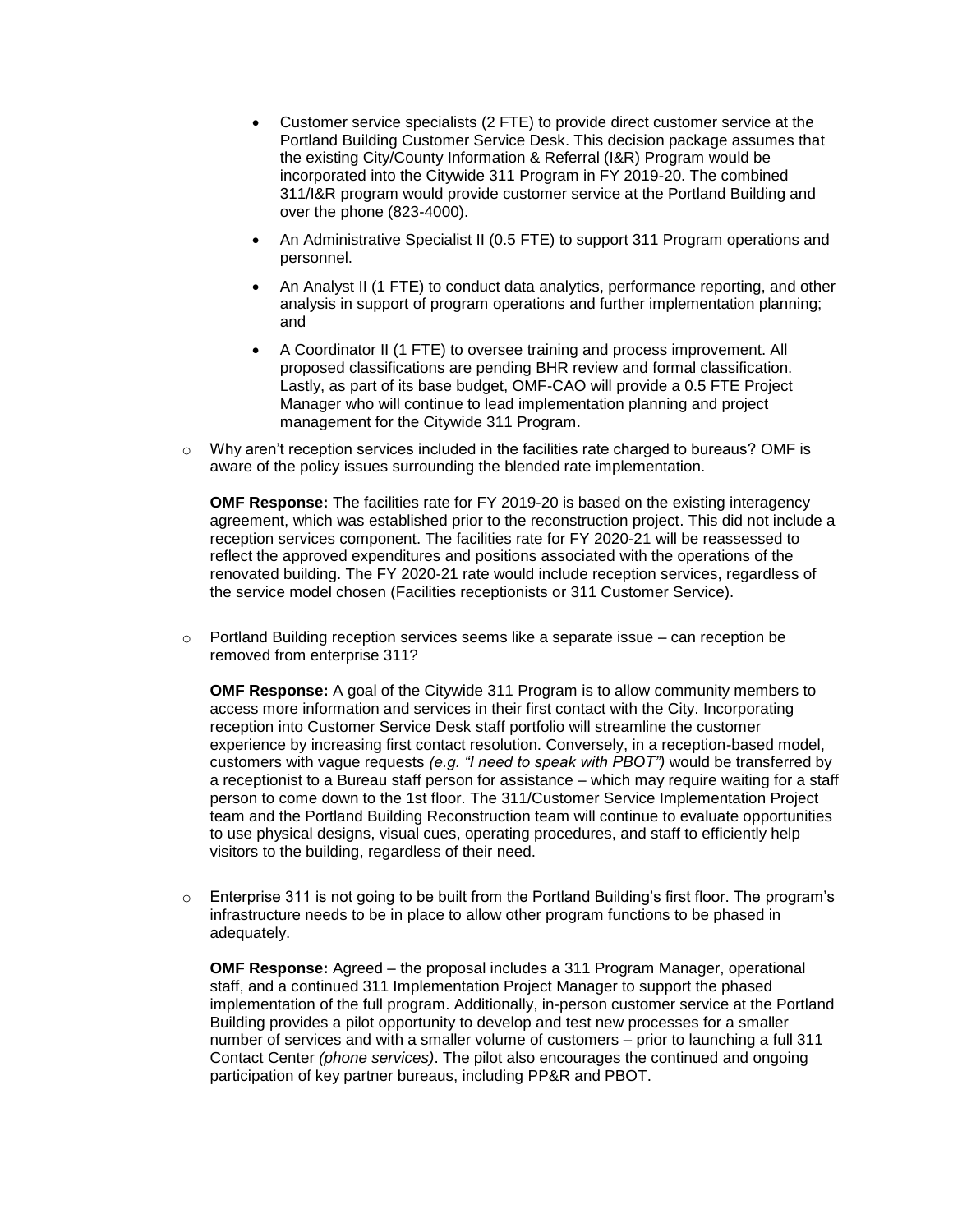# **Massenburg, Julian**

## Subject:

**OMF Budget Review** 

From: Rinehart, Tom Sent: Tuesday, April 2, 2019 12:28 PM To: Kinard, Jessica <Jessica.Kinard@portlandoregon.gov> Cc: Merlo, Carmen <Carmen.Merlo@portlandoregon.gov> **Subject: OMF Budget Review** 

## Jessica,

In the spirit of continuing to strengthen our work together, below is my brief outline of areas of agreement (and follow up actions I will assign our OMF leadership) as well as areas of the review I believe lack full context for Council consideration.

Thanks again for all of the hard work you and your team have done - and continue to do - with the budget changes.

## Areas of Agreement:

- 1. BHR/CBO/CFO should work together on class/comp + merit increase guidelines in the context of budget (pgs.  $3/4/7$ .)
- 2. All OMF Bureaus should finalize Service Agreements that identify specific levels of service. Rate-based service agreements should be prioritized (p 7.)
- 3. We should organize a blended rate work group. First, we should draft a policy proposal rationalizing our approach. (p.8)
- 4. BTS should reduce the ambitious scope of its CIP due to limited reserve capacity, long timelines and future funding. We should prioritize the "run and maintain" needs in the CIP (p.11) while always rethinking the "run and maintain" to identify efficiencies and new ways of delivering these required services.
- 5. BTS should analyze its use of contractors (p.11/12.)
- 6. BTS should provide more clarity on the policy choices and implementation plan for the City Fiber replacement (I-Net/IRNE). (p.13/14)

# Sections of the Review Lacking Full Context

- 1. The reference to the City Attorney being concerned about pay equity inconsistencies will not be accurate once we implement SuccessFactors (p.4)
- 2. The description of the blended rate costs is incomplete without factoring in the savings side of the equation. For example, the more than \$20M in NPV savings over 20 years to the City as a result of space optimization is being financed by the rate. Context and ROI are important! (p.8)
- 3. The Furniture/Event Coordinator will serve all downtown buildings. The review bases its assessment on an inaccurate statement that this is an inappropriate charge for non-Portland Building tenants.
- 4. The review and recommendation for the Security Manager position does not weigh the pros and cons of assigning this cost to the overhead model when, in effect, it would mean charging bureaus for services they do not need (e.g. PPB.)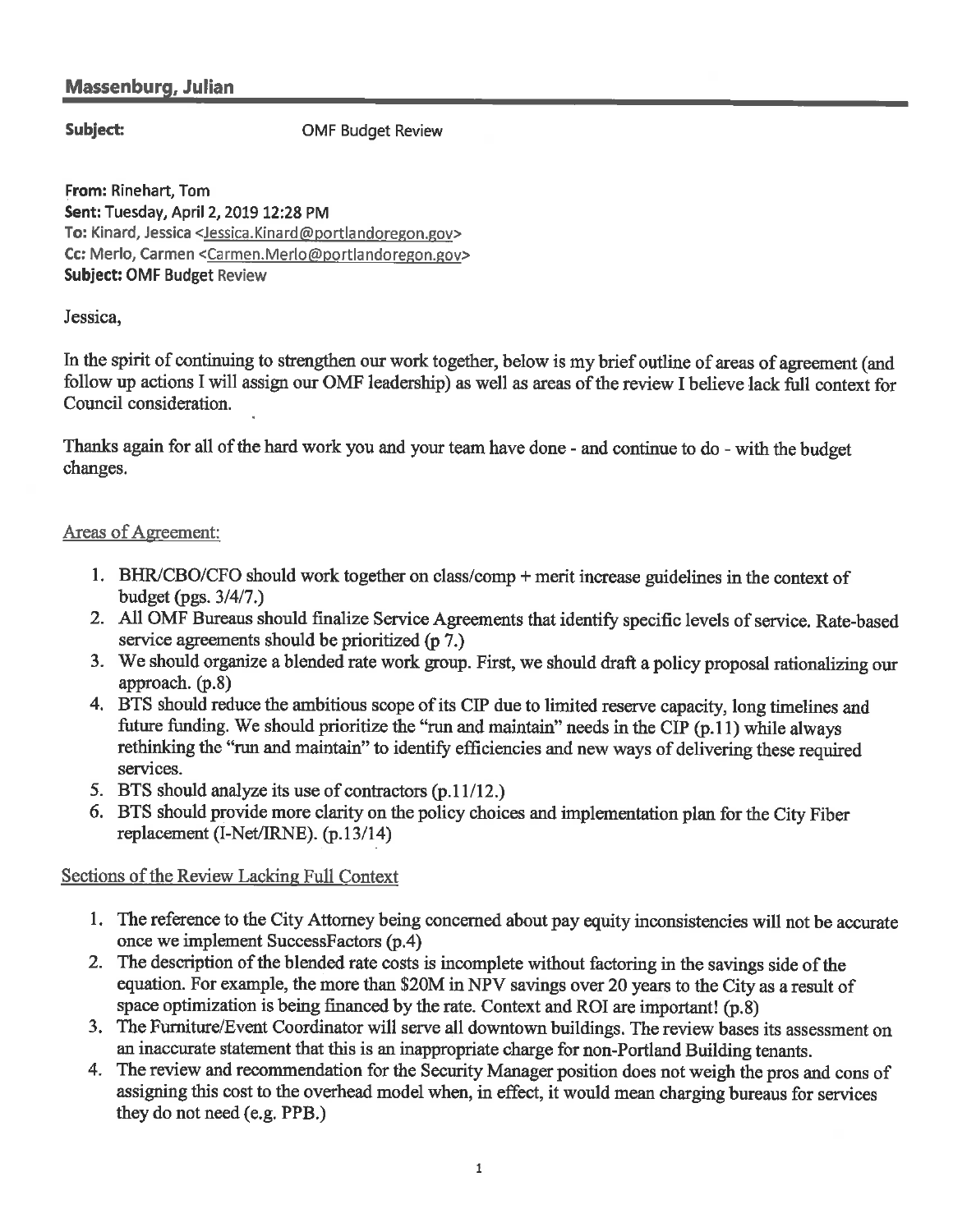5. The reference to "full cost recovery" regarding the Revenue Division collection of the Multnomah County Business License Tax collection should be characterized as "fair share" or "more equitable split" given the nominal cost incurred to provide this tax service to the County in conjunction with the City's activity.

**Tom Rinehart Chief Administrative Officer** City of Portland, Office of Management and Finance d: (503) 823-1182 1120 SW Fifth Avenue, Room 1250 Portland, Oregon 97204 tom.rinehart@portlandoregon.gov

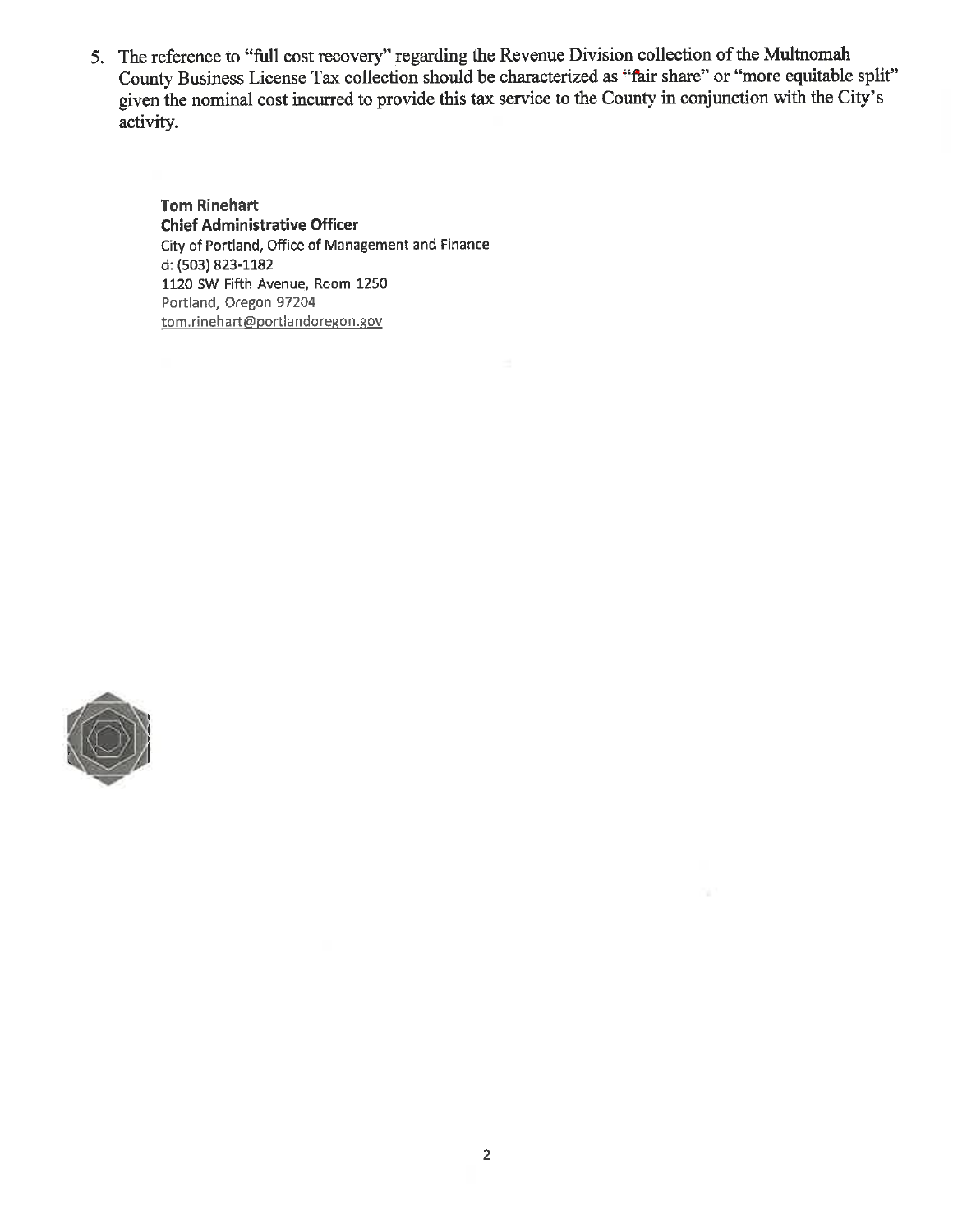# Zero Funding - No 311 / No Reception (\$0)

This option would halt 311 program implementation and result in no reception function on the first floor of the Portland Building. It assumes no funding from Spring BMP carryover, no FY19-20 Annual Budget allocation, and no interagencies with TPB tenant bureaus. In this scenario, Bureaus

- No staff to manage visitor access badging;  $\bullet$
- No staff for general reception functions (such as receipt of deliveries);
- Bureaus would need to send staff down from tenant floors to assist Bureau visitors; and  $\bullet$
- PP&R, PBOT, Civic Life and any other Bureaus with staff at the front desk would likely become the 'default' for visitor  $\bullet$ questions, despite their more specialized customer service roles.

| <b>Information &amp; Referral</b> | <b>Portland Building Customer Service Desk</b>      |  |  |
|-----------------------------------|-----------------------------------------------------|--|--|
| <b>I&amp;R Supervisor I</b>       | No reception for Bureaus in the building            |  |  |
| (1 FTE, regular)                  | PP&R, PBOT and/or other Bureau staff<br>$(6$ seats) |  |  |
|                                   | <b>Information &amp; Referral</b>                   |  |  |
| <b>I&amp;R Specialists</b>        | $(1$ seat)                                          |  |  |
| (5 FTE, regular)                  |                                                     |  |  |
| Information & Referral would      |                                                     |  |  |
| be incorporated into the 311      |                                                     |  |  |
| Program in FY 2020-21.            |                                                     |  |  |

### **Key**

Solid positions represent existing staff.

### Program Revenue (FY2019-20)

| General Fund<br><b>Interagency - TPB tenants</b> | Sũ<br>\$0 |
|--------------------------------------------------|-----------|
| <b>GF Carryover (Spring BMP)</b>                 | \$0       |
| FY 2019-20 BUDGET TOTAL                          | \$0       |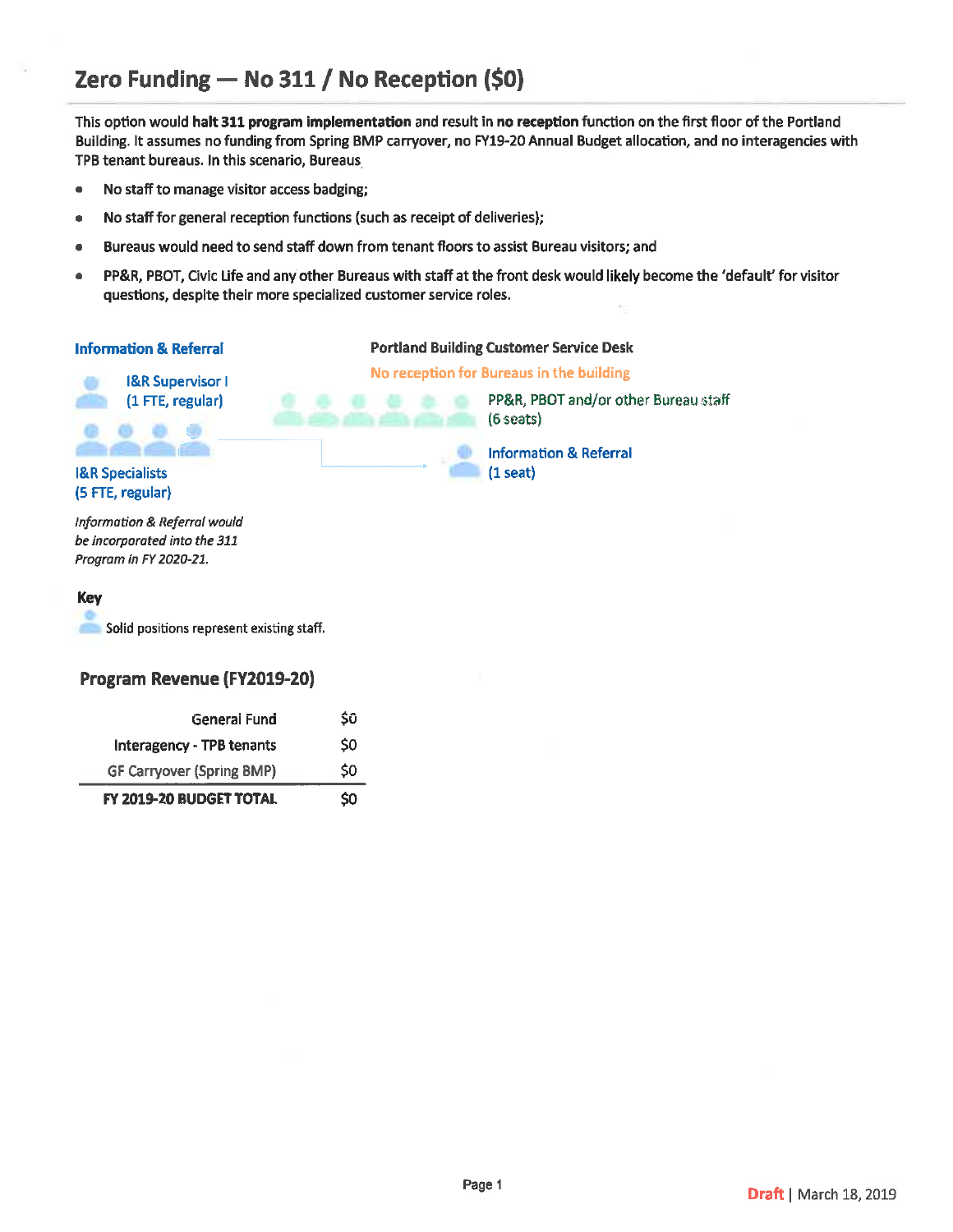# Citywide 311 Program — Alternate Proposal (\$662,105 + carryover)

This alternative budget proposal would minimize FY 2019-20 and ongoing impacts on the General Fund while allowing the City to start up the first phase of a Citywide 311 Program with a reasonable level of functionality.

- This option provides a staffing foundation for a Citywide 311 Program (including a Program Manager and Operations Support staff). Staff would partner with bureaus to re-engineer existing services and pilot them in the 311 model, collect and analyzing customer service data; and continue project management for future phases of implementation;
- This option phases in the recommended Customer Service Representatives over FY19-20 and FY20-21. This phasing is  $\bullet$ accomplished through a longer transition partnership with PP&R and/or PBOT where their staff would work alongside 311 Customer Service staff at the Portland Building from December 2019 through June 2020.
- It also provides funding to scope business needs and technical requirements for a customer relationship management (CRM) system or similar technology.



## Program Revenue (FY2019-20)

| FY 2019-20 BUDGET TOTAL<br>(excludes \$105k Spring BMP carryover) | \$662,105 |
|-------------------------------------------------------------------|-----------|
| <b>GF Carryover (Spring BMP)</b>                                  | \$105,000 |
| <b>Interagency - TPB tenants</b>                                  | \$103,500 |
| <b>GF Ongoing - Overhead</b>                                      | \$162,655 |
| <b>GF Ongoing - Discretionary</b>                                 | \$144,240 |
| <b>GF One-time</b>                                                | \$251,710 |
|                                                                   |           |

Where do the savings come from? This proposal:

- starts from the "Phased Funding" option, which phases in 311 customer service reps in FY19-20 and FY 20-21;
- Assumes 1 FTE I&R Specialist would be included in 311 staff at TPB  $\bullet$
- assumes a 10/1/19 start date for certain personnel (noted with "\*"):
- eliminates 1.0 FTE Analyst II and combines roles/responsibilities into  $\bullet$ the remaining position;
- reduces the Administrative Specialist to a 1/2 time FTE;
- converts 2.0 FTE to limited term, one-time funded;
- assumes there is no charge to the program for TPB space rent; and
- assumes carryover of remaining 311 Implementation Project funds  $\bullet$ via the Spring BMP for PTE services (CRM scoping, process improvement, database).